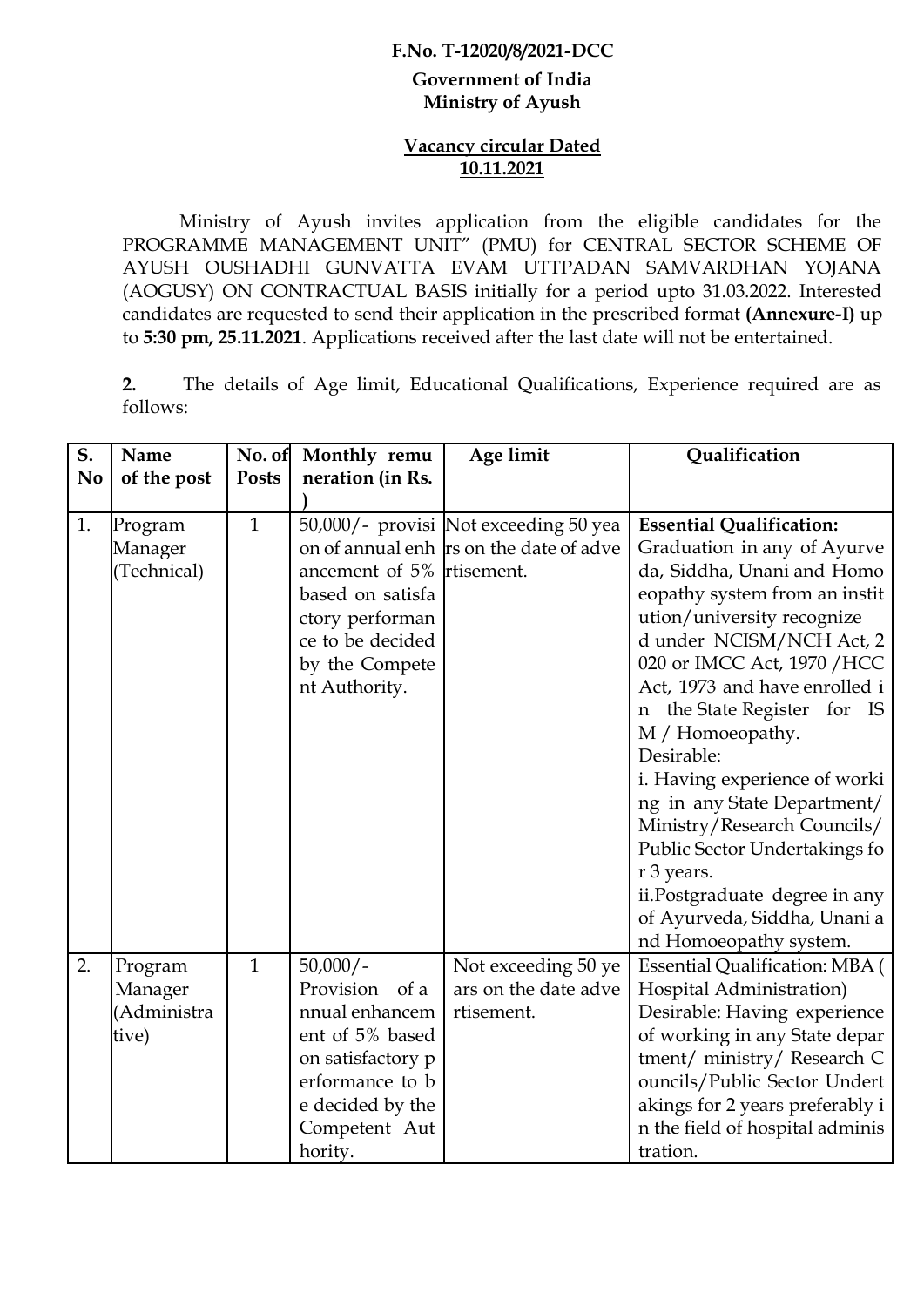| 3  | Program<br>Manger<br>(Accounts)                          | $\mathbf{1}$ | $50,000/-$<br>Provision of ann<br>ual enhancement ment.<br>of 5% based on sa<br>tisfactory perfor<br>mance to be deci<br>ded by the Comp<br>etent Authority.                   | Not exceeding 50 ye<br>ars on the advertise                  | <b>Essential Qualifications:</b><br>MBA(Finance)/M.Com<br>Desirable:<br>Having experience of workin<br>g in any State department/<br>Ministry/ Research Councils<br>/ Public Sector Undertaking<br>s for 3 years.                                                                                                                                                                                                                                                                                                                                          |
|----|----------------------------------------------------------|--------------|--------------------------------------------------------------------------------------------------------------------------------------------------------------------------------|--------------------------------------------------------------|------------------------------------------------------------------------------------------------------------------------------------------------------------------------------------------------------------------------------------------------------------------------------------------------------------------------------------------------------------------------------------------------------------------------------------------------------------------------------------------------------------------------------------------------------------|
| 4. | Data Assist<br>ant/ Data $E$<br>ntry Operat<br><b>or</b> | 2            | $20000/-$<br>provisio<br>of annu<br>$\mathsf{n}$<br>al enhancement<br>of $5%$<br>base<br>d on satisfactory<br>performance t<br>o be decided b<br>y the Competen<br>t authority | Not exceeding 40 ye<br>ars on the date of A<br>dvertisement. | <b>Essential Qualifications:</b><br>Graduation from recogn<br>i.<br>ized institute or University wi<br>th sound knowledge of Comp<br>uter Application/IT.<br>Knowledge of MS Office<br>ii.<br>, MS Word, MS Power Point a<br>nd MS Excel and other compu<br>ter applications.<br>Having good typing spe<br>iii.<br>ed i.e. 35 words per minute i<br>n English and 30 words per<br>minute in Hindi<br>Desirable:<br>Having experience of workin<br>g in any State Department/M<br>inistry/Research Councils/P<br>ublic Sector Undertakings fo<br>r 3 years. |

**N.B.** The remuneration will be reviewed periodically in consultation with IFD as per the scheme guidelines. TDS and other taxes will be levied as applicable.

- 3. **Status of Engagement:** Contract basis.
- 4. **TA/DA Entitlements for Programme Management Staff on Tour:** As per Government of India Rules.

## **5) Leave:**

Paid leave of absence may be allowed at the rate of 1.5 days for each completed month of service**.** Accumulation of leave beyond a calendar year will not be allowed. In case of excess leave remuneration would be deducted on pro-rata basis;

**6) Allowance(s):**

Except TA/DA on tour as applicable, no transport, mobile, medical or any other kind of allowance shall be admissible.

# **7) Detailed Terms of Reference (ToR) of the Post (s)is/are as follows:**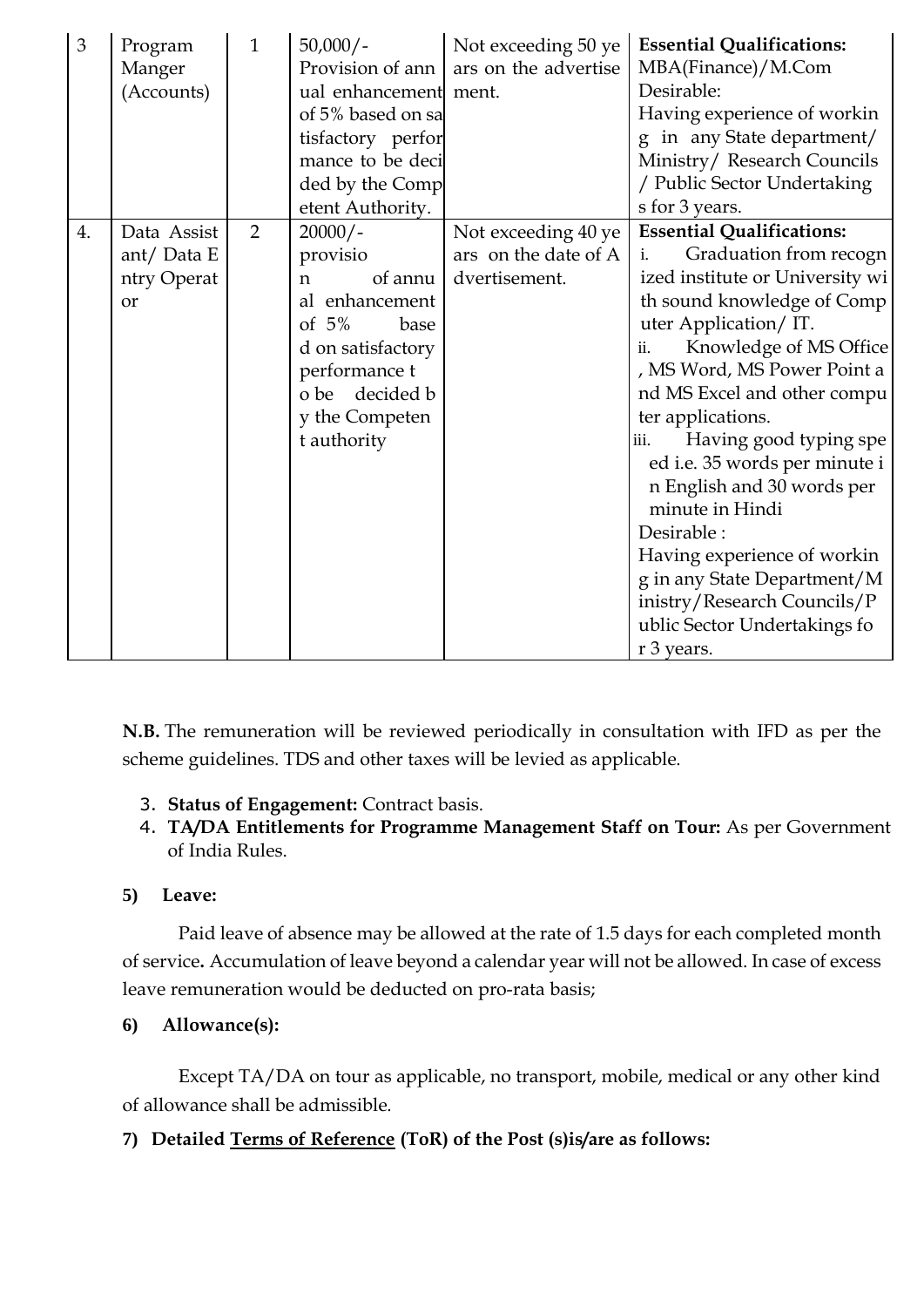### **Responsibilities:**

- i. Overall coordination/monitoring of the Scheme Including Technical, Administrative and Financial aspects
- ii. Evaluation of the proposals submitted by the Grantee Institutes/State/UT Governments.
- iii. To coordinate & liaison and brief the officers of M/o AYUSH on success, problems and issues on implementation of the Scheme;
- iv. To analyse, issues and submit reports (including action points as per requirements) on status of the Scheme;
- v. To call project Appraisal Committee (PAC) and Project Sanctioning Committee (PSC) meeting periodically.
- vi. Any other work assigned by Senior Officers time to time.

**8)** Ministry reserves the right to cancel any/all post at any time without citing any reason for it.

**9).** Application completed in all aspects may be sent to:

### **Drug Policy Section, Ministry of Ayush, NBCC, Office Block-III 2nd Floor, East Kidwai Nagar, New Delhi- 110023**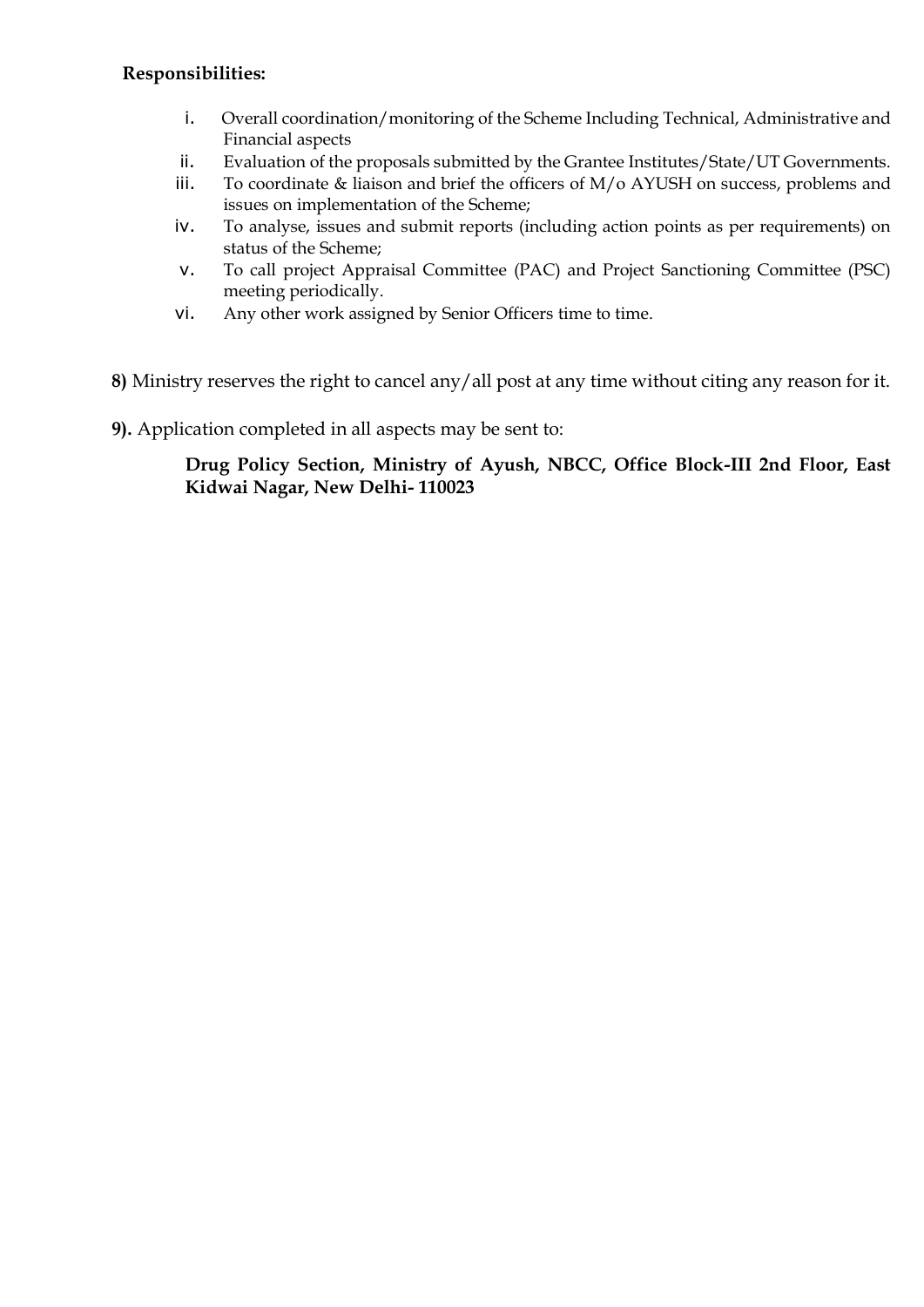### **Annexure-I APPLICATION FORM**

Passport size recent colour photo

i. Name of the post applied for: ………………………………………….

- ii. Name of the candidate: …………………………………………………..
- iii. Address for communication with mobile number & e-mail:

.......................................................................................................................................... .......................................................................................................................................... ......................................

- iv. Date of birth and age on the date of advertisement ………… (attach self-attested copy of proof of age)
- v. Educational qualifications (attach self-attested copies)

|  | Sr.No Qualification Board/University | Year             | Max. Marks obtained  % |     |
|--|--------------------------------------|------------------|------------------------|-----|
|  |                                      | of Passing Marks |                        | age |
|  |                                      |                  |                        |     |
|  |                                      |                  |                        |     |
|  |                                      |                  |                        |     |
|  |                                      |                  |                        |     |

vi. Details of previous/current employment:(attach self-attested copies)

|  | Sr.No   Post held   Name of Organization / Dept. | From To | Nature of duties<br>performed |
|--|--------------------------------------------------|---------|-------------------------------|
|  |                                                  |         |                               |
|  |                                                  |         |                               |
|  |                                                  |         |                               |